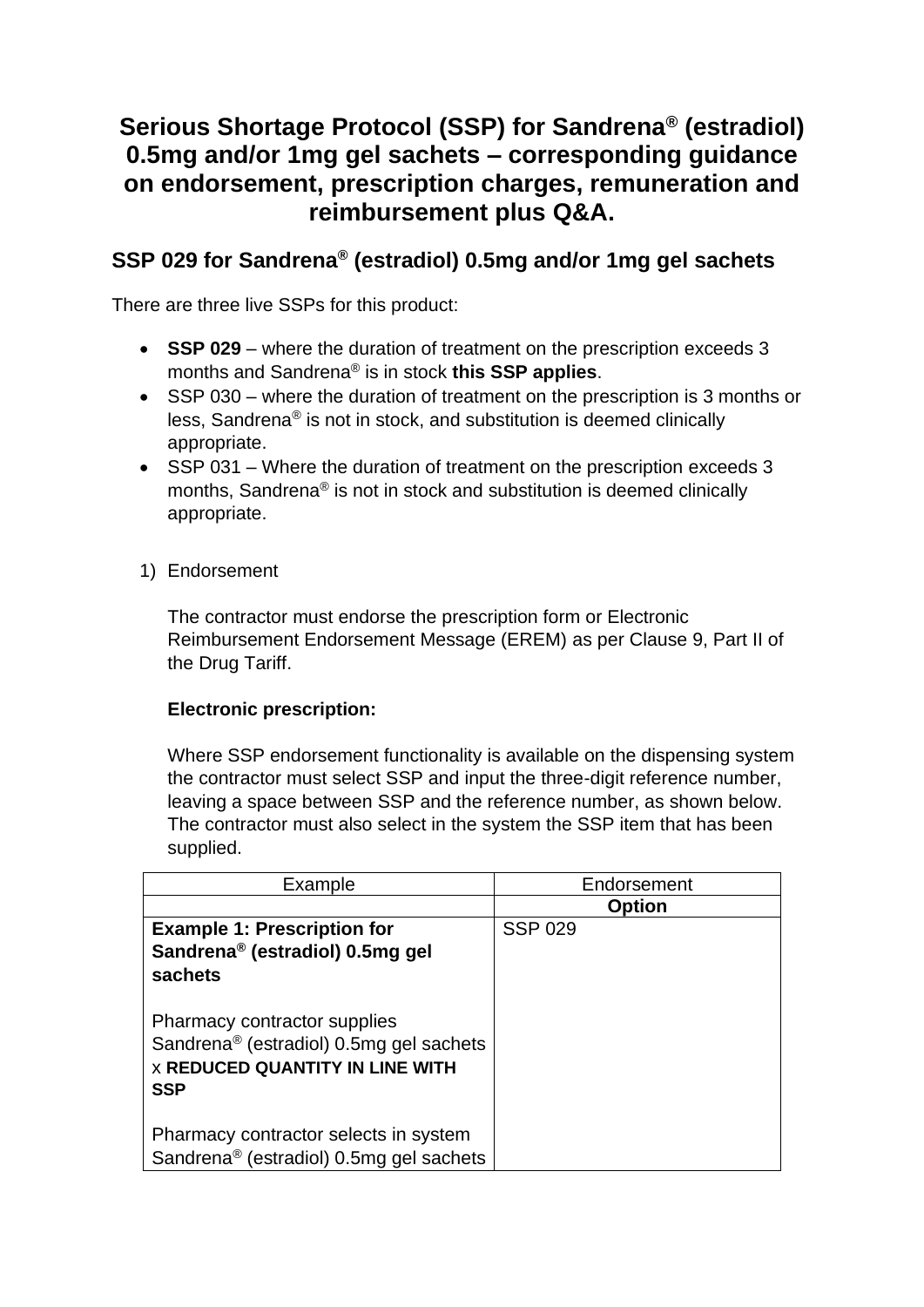| <b>X REDUCED QUANTITY IN LINE WITH</b><br><b>SSP</b>                                                                                                  |                |
|-------------------------------------------------------------------------------------------------------------------------------------------------------|----------------|
| <b>Example 2: Prescription for</b><br>Sandrena <sup>®</sup> (estradiol) 1mg gel<br>sachets                                                            | <b>SSP 029</b> |
| Pharmacy contractor supplies<br>Sandrena <sup>®</sup> (estradiol) 1mg gel sachets x<br><b>REDUCED QUANTITY IN LINE WITH SSP</b>                       |                |
| Pharmacy contractor selects in system<br>Sandrena <sup>®</sup> (estradiol) 1mg gel sachets x<br><b>REDUCED QUANTITY IN LINE WITH SSP</b>              |                |
| <b>Example 3: Prescription for</b><br>Sandrena® (estradiol) 0.5mg and 1mg<br>gel sachets                                                              | <b>SSP 029</b> |
| Pharmacy contractor supplies<br>Sandrena <sup>®</sup> (estradiol) 0.5mg and 1mg<br>gel sachets x REDUCED QUANTITY IN<br><b>LINE WITH SSP</b>          |                |
| Pharmacy contractor selects in system<br>Sandrena <sup>®</sup> (estradiol) 0.5mg and 1mg<br>gel sachets x REDUCED QUANTITY IN<br><b>LINE WITH SSP</b> |                |

# **Non-electronic prescription form:**

| Example                                                                 | Endorsement                                                                                                                        |
|-------------------------------------------------------------------------|------------------------------------------------------------------------------------------------------------------------------------|
|                                                                         | <b>Option</b>                                                                                                                      |
| <b>Example 1: Prescription for</b>                                      | <b>SSP 029</b>                                                                                                                     |
| Sandrena <sup>®</sup> (estradiol) 0.5mg gel                             |                                                                                                                                    |
| sachets                                                                 | Pharmacy contractor endorses<br>Sandrena <sup>®</sup> (estradiol) 0.5mg gel                                                        |
| Pharmacy contractor supplies<br>Sandrena® (estradiol) 0.5mg gel sachets | sachets x REDUCED QUANTITY<br>IN LINE WITH SSP                                                                                     |
| <b>X REDUCED QUANTITY IN LINE WITH</b><br>SSP                           |                                                                                                                                    |
| <b>Example 2: Prescription for</b>                                      | <b>SSP 029</b>                                                                                                                     |
| Sandrena <sup>®</sup> (estradiol) 1mg gel                               |                                                                                                                                    |
| sachets                                                                 | Pharmacy contractor endorses<br>Sandrena <sup>®</sup> (estradiol) 1mg gel<br>sachets x REDUCED QUANTITY<br><b>IN LINE WITH SSP</b> |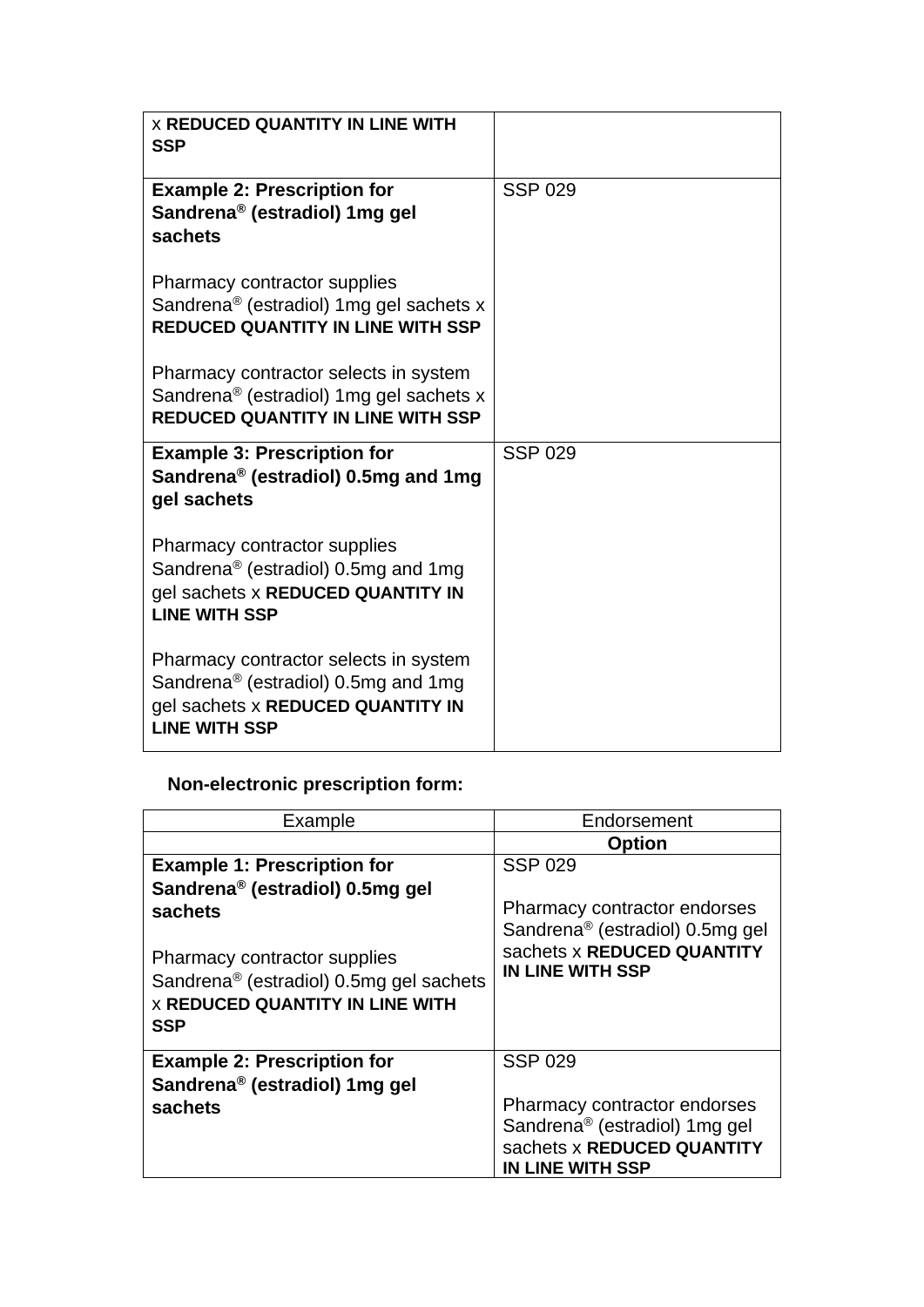| <b>Pharmacy contractor supplies</b><br>Sandrena <sup>®</sup> (estradiol) 1mg gel sachets x<br><b>REDUCED QUANTITY IN LINE WITH SSP</b>              |                                                                             |
|-----------------------------------------------------------------------------------------------------------------------------------------------------|-----------------------------------------------------------------------------|
| <b>Example 3: Prescription for</b><br>Sandrena® (estradiol) 0.5mg and 1mg                                                                           | <b>SSP 029</b>                                                              |
| gel sachets                                                                                                                                         | Pharmacy contractor endorses<br>Sandrena <sup>®</sup> (estradiol) 0.5mg     |
| <b>Pharmacy contractor supplies</b><br>Sandrena <sup>®</sup> (estradiol) 0.5mg and 1mg<br>gel sachets x REDUCED QUANTITY IN<br><b>LINE WITH SSP</b> | and 1mg gel sachets x<br><b>REDUCED QUANTITY IN LINE</b><br><b>WITH SSP</b> |

2) Prescription charges

For supply in accordance with this SSP 029, no prescription charges will be applicable for Sandrena® (estradiol) 0.5mg and/or 1mg gel sachets.

In order to ensure prescription charges are reconciled correctly, pharmacy contractors must endorse the correct SSP number.

3) Remuneration

Supply in accordance with this SSP 029 will result in the following fees being paid to the contactor:

- One Single Activity Fee (£1.27)
- One SSP fee (£5.35)
- 4) Reimbursement

The supplied product in accordance with this SSP 029 will be reimbursed as if it was dispensed against a prescription. In this instance, contractors will be reimbursed the Part VIIIA reimbursement price for the quantity supplied for Sandrena® (estradiol) 0.5mg and/or 1mg gel sachets.

The reimbursement price will account for VAT payment.

# **Q&A**

## **Will the SSP apply to cross-border prescriptions?**

Yes. Patients from England, Scotland, Wales or Northern Ireland who present their prescriptions for Sandrena® (estradiol) 0.5mg and/or 1mg gel sachets are eligible to receive a lower quantity under the terms of this SSP 029.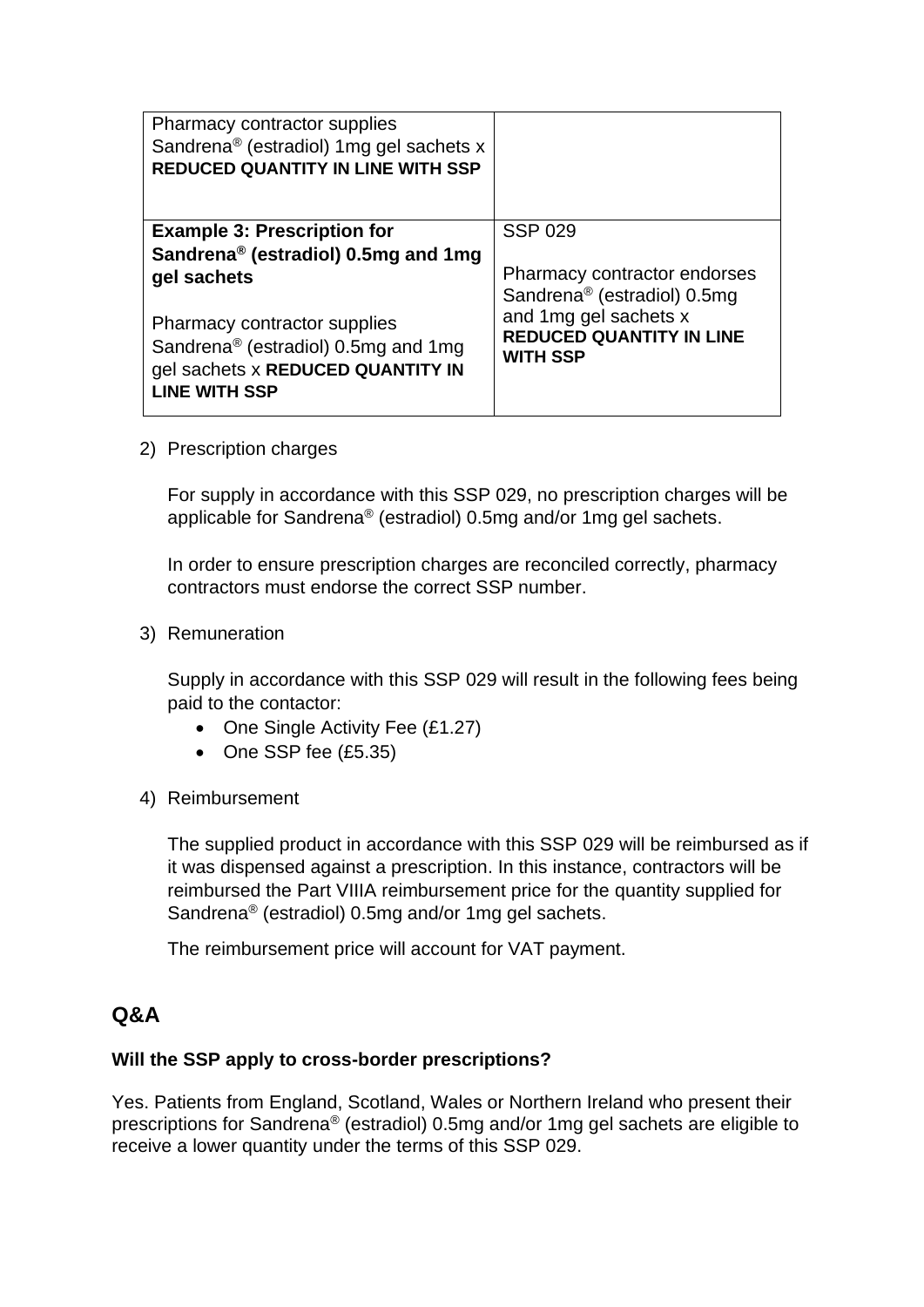#### **Does the SSP apply to private prescriptions?**

Yes. The scope of this SSP 029 applies to valid prescriptions that meets the requirements of the Human Medicine Regulations 2012, so it would cover both NHS and private prescriptions, unless where it stated otherwise on the SSP itself.

#### **Will prescription charges apply under the SSP?**

As a supply in accordance with this SSP 029 is for a lower quantity compared to dispensing the prescription, for NHS prescriptions, no prescription charge will be applicable.

For patient's **EXEMPT** from prescription charges, the exemption should be marked in accordance with the usual procedure. When declaring prescription totals at the end of the month, pharmacists should continue to declare these prescriptions as exempt.

For patient's that **PAY** for their prescriptions, the pharmacist should mark on the prescription that a charge has been paid, however **NO** charge should be taken. When declaring prescription totals at the end of the month, pharmacists should declare these prescriptions as paid. The NHS Business Services Authority will amend total monthly figures to account for prescriptions covered by this SSP 029. In order for the NHS Business Services Authority to appropriately amend the total monthly figures it is critical that the prescription is correctly endorsed with the SSP number SSP 029.

#### **Can pharmacists use their professional judgement to supply an alternative product to patients?**

Supply in accordance with this SSP only allows supply of a three-month quantity when the prescription is for a longer duration of treatment. It does not allow the supply of a different product. However, if the pharmacist does not have supply of Sandrena® they should consider whether supply in accordance with SSP 031 would be suitable. Or if they think that an alternative product would be suitable for the patient, they should either contact the prescriber to discuss this (with the patient's consent) or direct the patient back to the prescriber.

#### **How would pharmacists determine a three-month supply?**

Where it is not clear from the prescription what constitutes a three-month supply, the pharmacist will need to discuss with the patient *and* use their professional judgment.

#### **What should pharmacists supply if the prescription states less than three months' supply should be dispensed?**